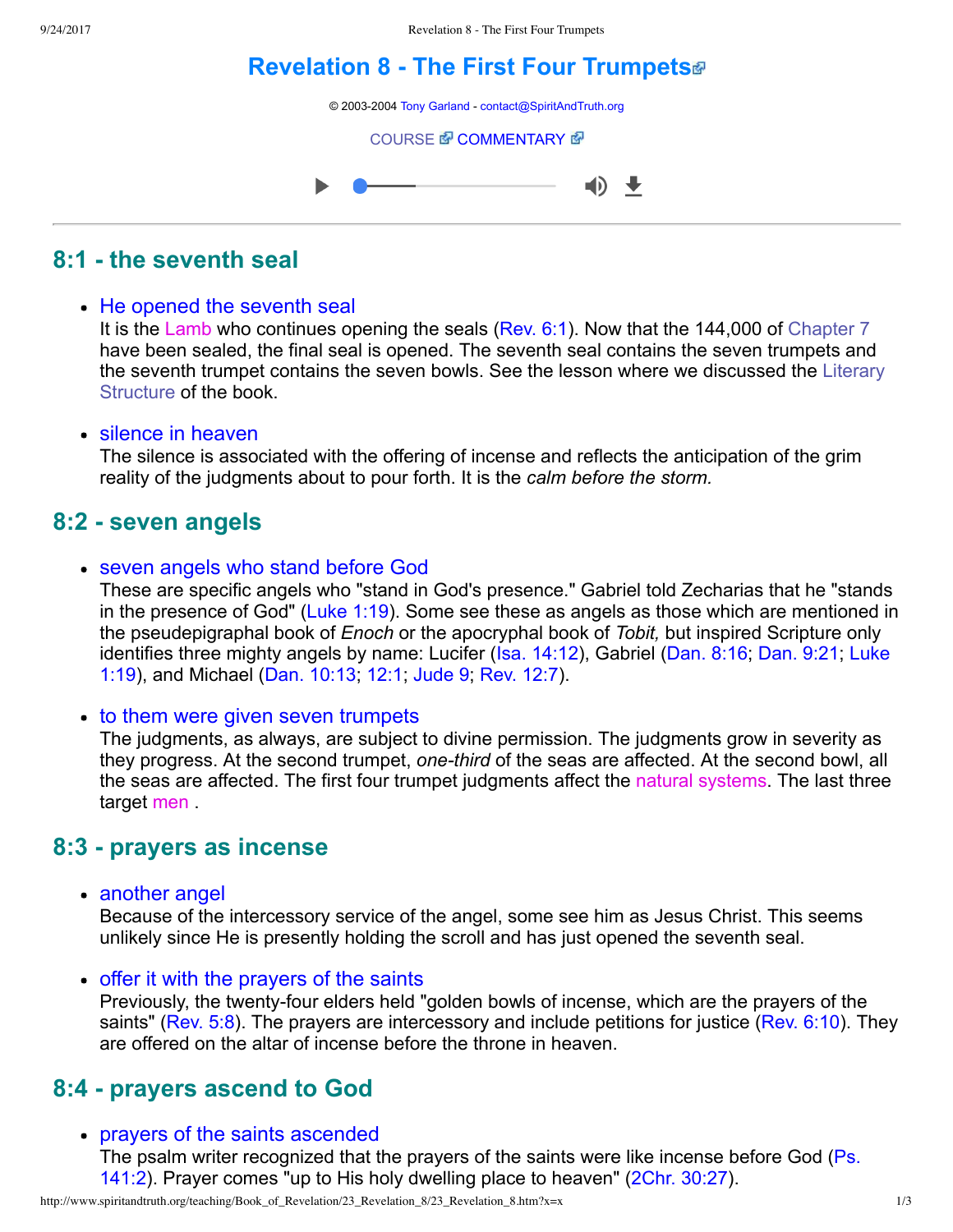# **8:5 fire from the altar**

### • threw it to the earth

The fire speaks of judgment, just as when the man in Ezekiel's vision of the marked servants scattered coals over Jerusalem [\(Eze. 10:2](http://www.spiritandtruth.org/bibles/nasb/b26c010.htm#Eze._C10V2)). This act prefigures the angels with the seven bowls of wrath. Here, the judgments are connected to the petitions of the saints. The resulting noises and flashing indicate impending judgment.

### **8:6 prepared to sound**

### • sounding trumpets

Sounding a trumpet denotes:

1) An alarm.

2) A fanfare to announce royalty.

3) A summons to battle.

The first or third purposes are probably in view here.

### **8:7 first trumpet**

• hail and fire mingled with blood

The description here is to be understood *literally*, like the plagues of Egypt (Ex. 9:22-23). Joel predicted "wonders in the heavens and in the earth: blood and fire and pillars of smoke."

#### • thrown to the earth

The earth dwellers worship the creature rather than the Creator so God begins to judge their idol. The 144,000 were sealed for protection from these natural judgments (Rev. 7:1-3). Fruit and grain production is destroyed intensifying the famine conditions from the third seal [\(Rev. 6:5](http://www.spiritandtruth.org/bibles/nasb/b66c006.htm#Rev._C6V5)).

### **8:8 second trumpet**

#### • something like a great mountain

Not a mountain, but *something like* one. Possibly a meteor or other astronomical body burning on entry to the earth's atmosphere. Or something entirely supernatural.

#### • a third of the sea became blood

As in the plagues of Egypt, the water becomes blood ([Ex. 7:19;](http://www.spiritandtruth.org/bibles/nasb/b02c007.htm#Ex._C7V19) [Ps. 78:44\)](http://www.spiritandtruth.org/bibles/nasb/b19c078.htm#Ps._C78V44). In the judgment of the second bowl, all the sea will become blood "as a dead man" ([Rev. 16:3](http://www.spiritandtruth.org/bibles/nasb/b66c016.htm#Rev._C16V3)). This will cause a tremendous disruption to the food chain supporting life on earth.

#### • living creatures in the sea died

Literally, one-third of *the creatures in the sea, the ones having life* are destroyed. The mass of dead creatures will further pollute the ocean, similarly to red tide.

• a third of the ships were destroyed

The impact will generate huge tsunamis (tidal waves) which will destroy one-third of the world's ships. Isaiah prophesied that ships would be among the prideful things of man that were to be taken down by God ([Isa. 2:16\)](http://www.spiritandtruth.org/bibles/nasb/b23c002.htm#Isa._C2V16).

#### • a great star... burning like a torch

"Star" is *aste'r* -- the same root as the "stars of heaven" which fell to earth in the opening of the sixth seal [\(Rev. 6:13\)](http://www.spiritandtruth.org/bibles/nasb/b66c006.htm#Rev._C6V13). "Torch" is *lampa's* which was used in ancient times to describe meteors and comets.